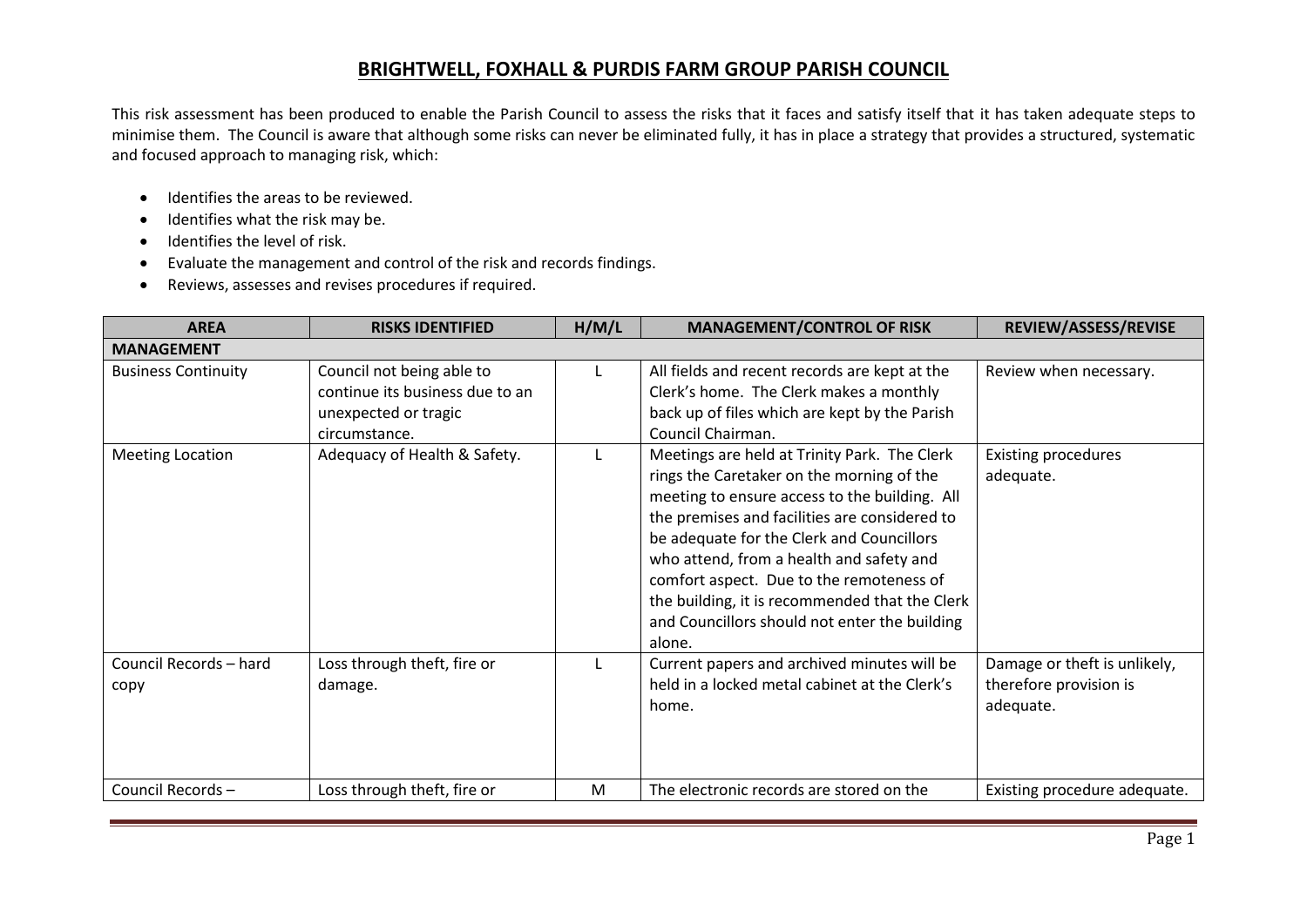| <b>AREA</b>            | <b>RISKS IDENTIFIED</b>   | H/M/L        | <b>MANAGEMENT/CONTROL OF RISK</b>             | REVIEW/ASSESS/REVISE         |
|------------------------|---------------------------|--------------|-----------------------------------------------|------------------------------|
| electronic records     | corruption of computer.   |              | Clerk's computer. Back-ups of the files are   |                              |
|                        |                           |              | taken at monthly intervals on an external     |                              |
|                        |                           |              | hard drive, which is kept in a locked metal   |                              |
|                        |                           |              | cabinet.                                      |                              |
| <b>FINANCE</b>         |                           |              |                                               |                              |
| Precept                | Adequate of precept.      | M            | Sound budgeting to underlie annual precept.   | Existing procedure adequate. |
|                        |                           |              | The Parish Council receives monthly budget    |                              |
|                        |                           |              | update information and detailed budgets in    |                              |
|                        |                           |              | the late autumn. The precept is an agenda     |                              |
|                        |                           |              | item at the December meeting.                 |                              |
| Insurance              | Adequacy                  |              | An annual review is undertaken of all         | Existing procedure adequate. |
|                        | Cost                      |              | insurance arrangements in place. Employers'   | Review provision and         |
|                        | Compliance                |              | Liability, Public Liability and Fidelity      | compliance annually.         |
|                        | <b>Fidelity Guarantee</b> | M            | Guarantee are a statutory requirement.        |                              |
| <b>Banking</b>         | Inadequate checks.        | L            | The Council has Financial Regulations which   | <b>Existing procedures</b>   |
|                        |                           |              | set out the requirements for banking cheques  | adequate. Review Financial   |
|                        |                           |              | and reconciliation of accounts.               | Regulations as necessary.    |
| Cash                   | Loss through theft or     | L            | The Council has no petty cash or float. Any   | <b>Existing procedures</b>   |
|                        | dishonesty.               |              | cash transitions made by the Clerk are fully  | adequate.                    |
|                        |                           |              | receipted and then reimbursed monthly and     |                              |
|                        |                           |              | paid by cheque on receipt of an invoice.      |                              |
| Financial controls and | Inadequate checks.        | $\mathbf{L}$ | Monthly reconciliation prepared by            | <b>Existing procedures</b>   |
| records                |                           |              | Responsible Financial officer (the Clerk) and | adequate.                    |
|                        |                           |              | checked by the Chairman of the Parish         |                              |
|                        |                           |              | Council. Two signatories on cheques. Any      |                              |
|                        |                           |              | financial obligation must be resolved and     |                              |
|                        |                           |              | clearly minuted before any commitment. All    |                              |
|                        |                           |              | payments must be resolved and clearly         |                              |
|                        |                           |              | minuted. Any S137 payments must be            |                              |
|                        |                           |              | recorded at time of approval.                 |                              |
| Clerk                  | Loss of clerk             | M            | A contingency fund should be established to   | Include in budget when       |
|                        |                           |              | enable training in the event of the Clerk     | setting precept.             |
|                        |                           |              | resigning.                                    |                              |
|                        | Fraud                     | $\mathbf{L}$ | The requirements of Fidelity Guarantee        |                              |
|                        |                           |              | insurance must be adhered to.                 |                              |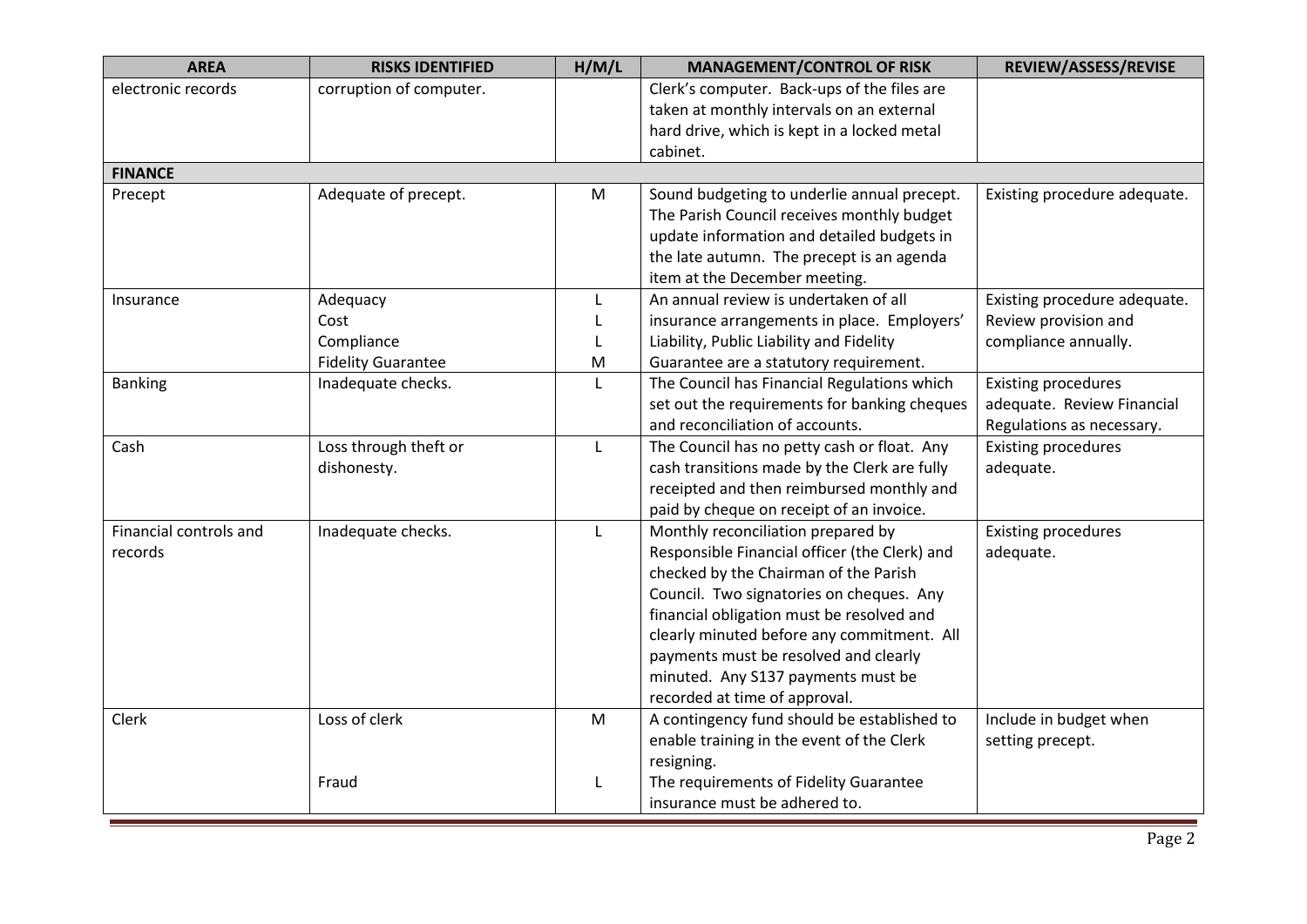| <b>AREA</b>             | <b>RISKS IDENTIFIED</b>           | H/M/L     | <b>MANAGEMENT/CONTROL OF RISK</b>              | REVIEW/ASSESS/REVISE        |
|-------------------------|-----------------------------------|-----------|------------------------------------------------|-----------------------------|
|                         | Actions undertaken                |           | Clerk should be provided with relevant         | Membership of SALC          |
|                         |                                   |           | training, reference books and access to        | maintained.                 |
|                         |                                   |           | assistance.                                    |                             |
| <b>Election costs</b>   | Risk of election cost             | M         | Risk is higher in an election year. There are  | Include in financial budget |
|                         |                                   |           | no measures which can be adopted to            | when setting precept.       |
|                         |                                   |           | minimise risk of having a contested election.  |                             |
|                         |                                   |           | A contingency fund should be established to    |                             |
|                         |                                   |           | meet the costs.                                |                             |
| VAT                     | Re-claiming                       | L         | The Council has financial regulations which    | <b>Existing procedures</b>  |
|                         |                                   |           | set out the requirements.                      | adequate.                   |
| Annual return           | Not submitted within time limits  | L         | Annual return is completed and signed by the   | <b>Existing procedures</b>  |
|                         |                                   |           | Parish Council, submitted to the Internal      | adequate.                   |
|                         |                                   |           | Auditor for completion and signing, then       |                             |
|                         |                                   |           | checked and sent on to the External Auditor    |                             |
|                         |                                   |           | within time limit.                             |                             |
| <b>ASSETS</b>           |                                   |           |                                                |                             |
| Assets                  | Damage to wooden seat, village    | M         | An asset register is kept up-to-date and       | <b>Existing procedures</b>  |
|                         | signs, bus shelter, salt bins and |           | insurance is held at the appropriate level for | adequate.                   |
|                         | notice boards                     |           | all items. Regular checks are made on all      |                             |
|                         |                                   |           | equipment by members of the Parish Council.    |                             |
| <b>LIABILITY</b>        |                                   |           |                                                |                             |
| Legal powers            | Illegal activity or payments.     | L         | Minutes and agendas are produced in the        | <b>Existing procedures</b>  |
|                         | Non compliance with statutory     | L         | prescribed method and adhere to legal          | adequate. Undertake         |
|                         | requirements.                     |           | requirements. Minutes are approved and         | adequate training.          |
|                         |                                   |           | signed at next meeting. Agendas are            |                             |
|                         |                                   |           | displayed according to legal requirements.     |                             |
|                         |                                   |           | <b>Business conducted at Parish Council</b>    |                             |
|                         |                                   |           | meetings should be managed by the              |                             |
|                         |                                   |           | Chairman.                                      |                             |
| <b>Public liability</b> | Risk to third party, property or  | M         | Insurance is in place.                         | <b>Existing procedures</b>  |
|                         | individuals.                      |           |                                                | adequate.                   |
|                         |                                   |           |                                                |                             |
| Members interests       | Conflict of interest.             | ${\sf M}$ | Councillors have a duty to declare any         | <b>Existing procedures</b>  |
|                         |                                   |           | interest at the start of the meeting.          | adequate.                   |